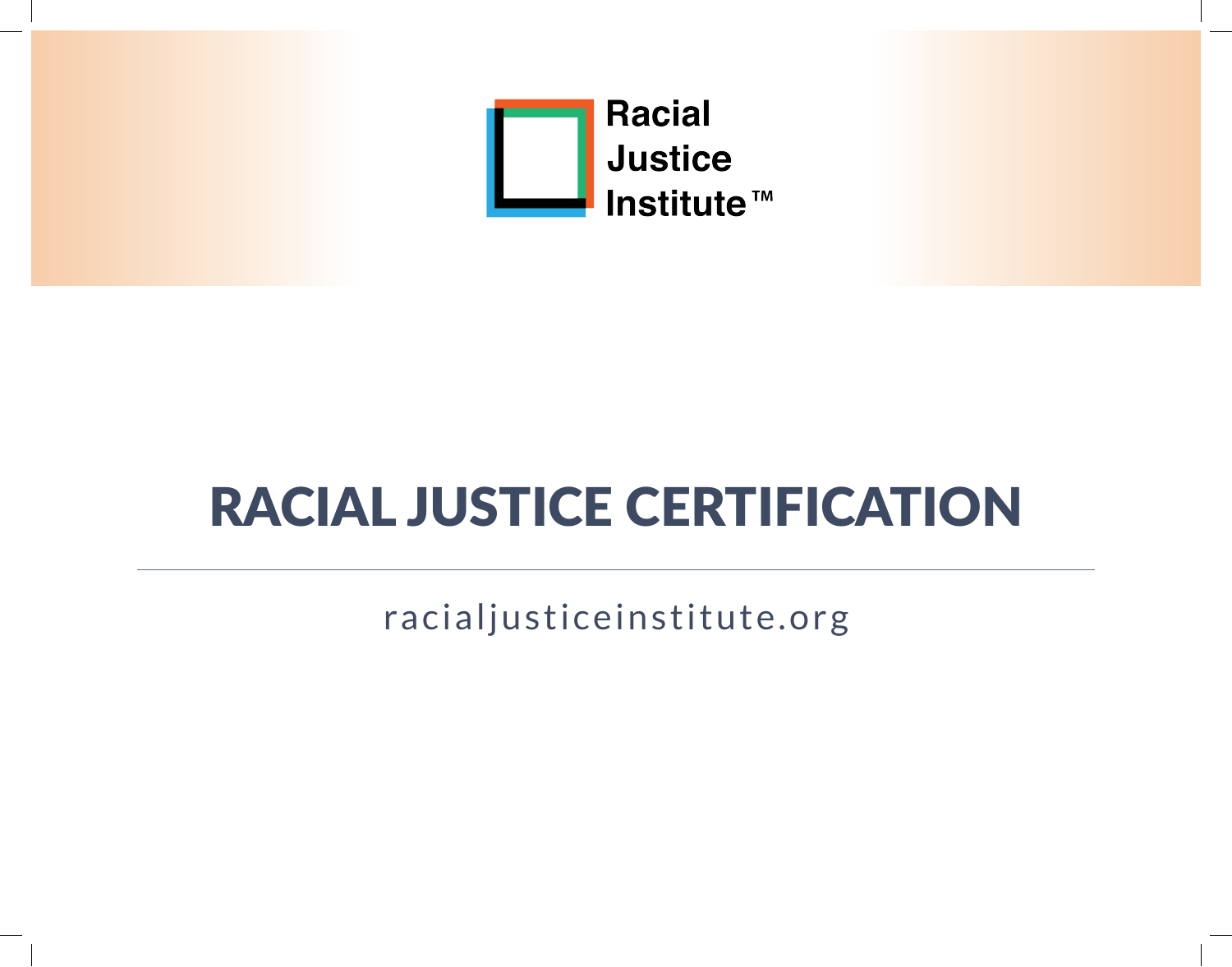# Certified Racial Justice Leader

Racial justice leaders have one thing in common – persistence. The pursuit of racial justice requires dedicated leaders that understand the complexities of racial justice including equity, diversity, justice, and inclusion. The 2.5 day certification program engages participants in opportunities to learn, reflect, engage, understand, and advance racial justice.

Upon completion of the certification program, graduates will be equipped to lead racial justice initiatives and serve as strategic leaders of racial justice institutions. Racial justice institutions have the potential to significantly impact racial and social justice in our communities and society.

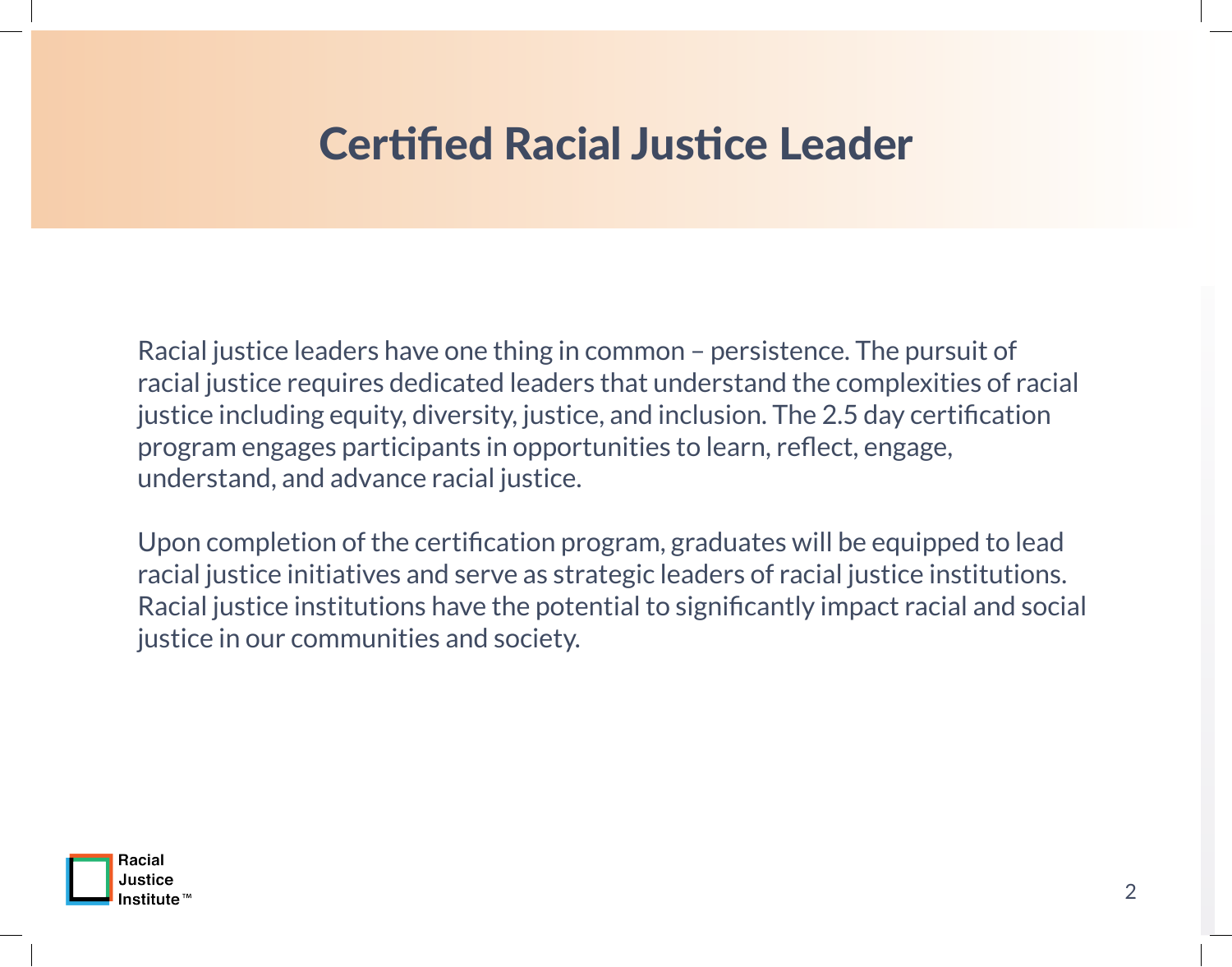# What is Racial Justice?

The term racial justice is often used interchangeably with diversity, equity, inclusion, and social justice. As a result, racial justice is pursued in multiple ways that often result in performative initiatives rather than strategies that address challenges and barriers for individuals within an organization or institution.

Research indicates that existing approaches often limit rather than advance racial justice; oftentimes, this results from a lack of understanding on how to strategically lead and advance racial justice. Understanding and leading racial justice requires examining the complex history of racial inequities and injustices. Additionally, it requires understanding the relationship of diversity, equity, equality, inclusion, exclusion, and social justice to racial justice. It also necessitates understanding the opportunities and challenges racial justice initiatives present for our workforce, communities, and society.

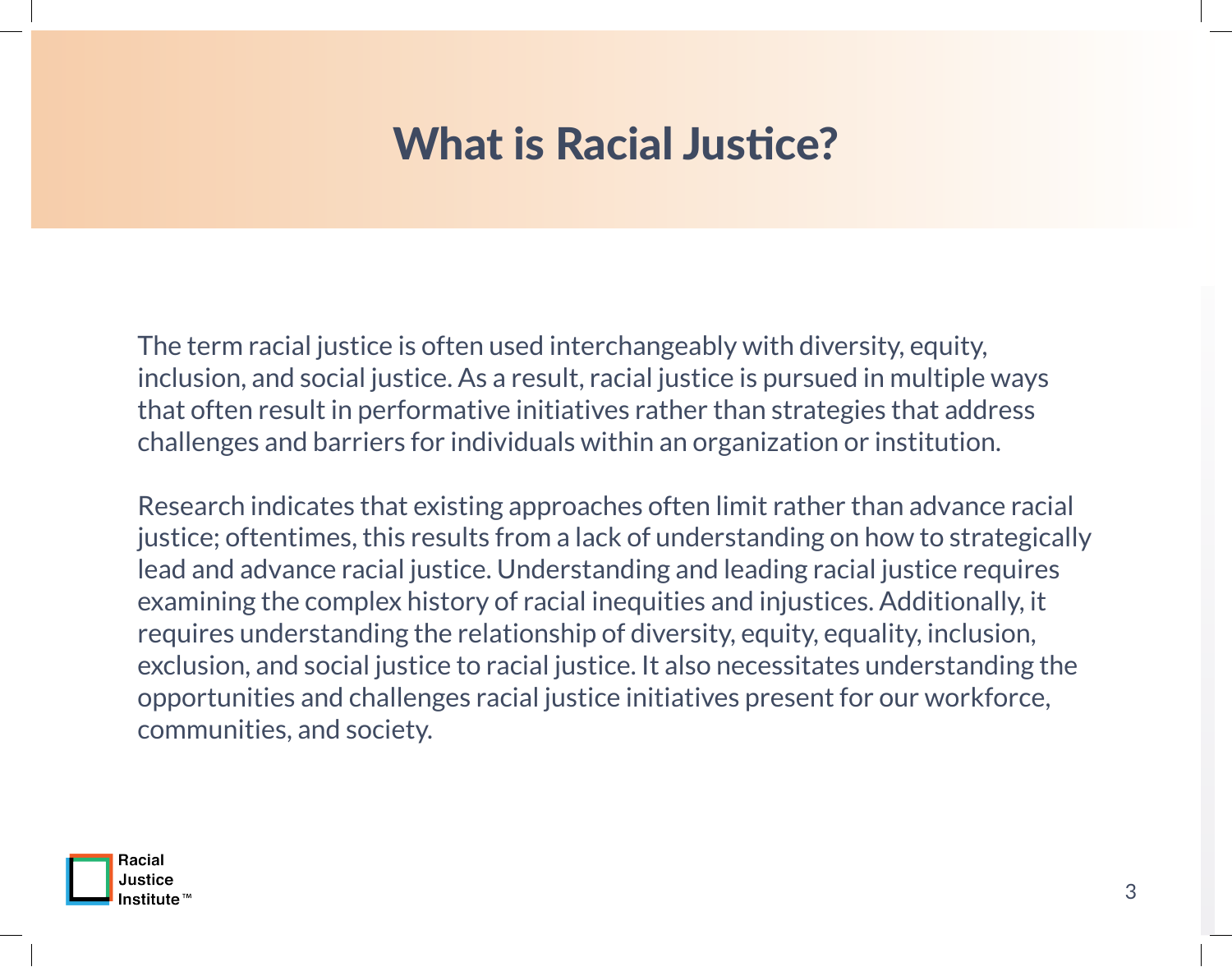# What is Racial Justice? (Continued)

Driving equitable outcomes benefits all employees, customers, stakeholders, and communities. Studies indicate that the US economy and our communities would greatly benefit from racial justice initiatives that seek to eliminate racial disparities in education, health, the law, and employment.

To gain these social and economic gains, leaders must understand how to strategically and purposefully advance racial justice to effectively address the diverse needs of its institution or organization and the communities they serve.

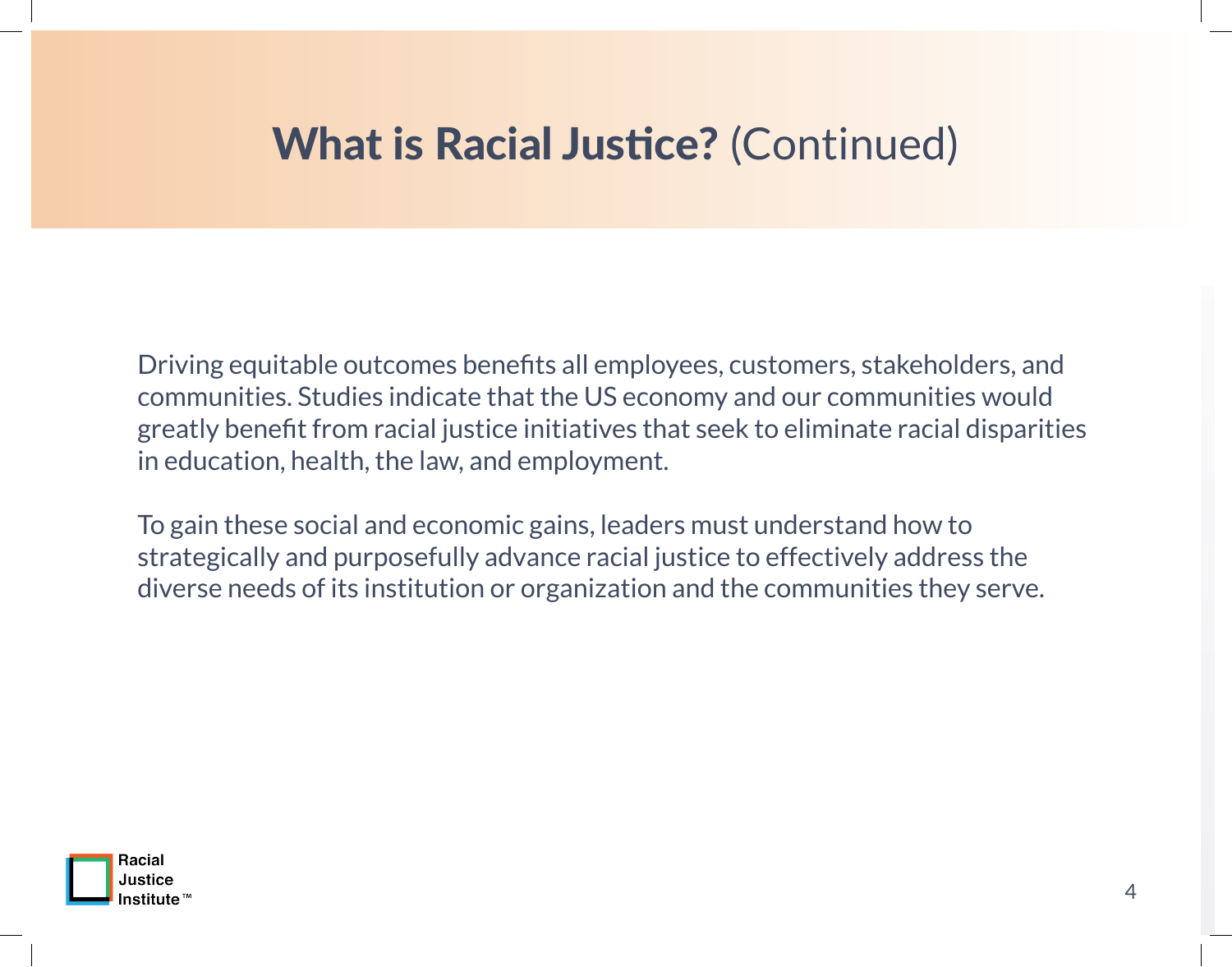# Racial Justice Certification Objectives

#### **Upon completion of this 2.5-day program, participants will:**

- Identify promising strategies for racial justice that best meet the needs of their company, community, organization, or institution.
- Address systemic, institutional, and societal racism that foster inequitable resources and barriers for historically minoritized and marginalized individuals and populations.
- Assist, guide, and lead, individuals within their companies, organizations, and communities in their personal and professional pursuit of racial justice.
- Develop and provide innovative resources, research, and promising practices for antiracism, racial equity, racial and social justice.
- Address justice and equity to promote an inclusive society where health, safety, economic security, civic engagement, and overall wellness are not predicated by race or racial ideologies.
- Promote and sustain the equitable provision of opportunities and resources for all.

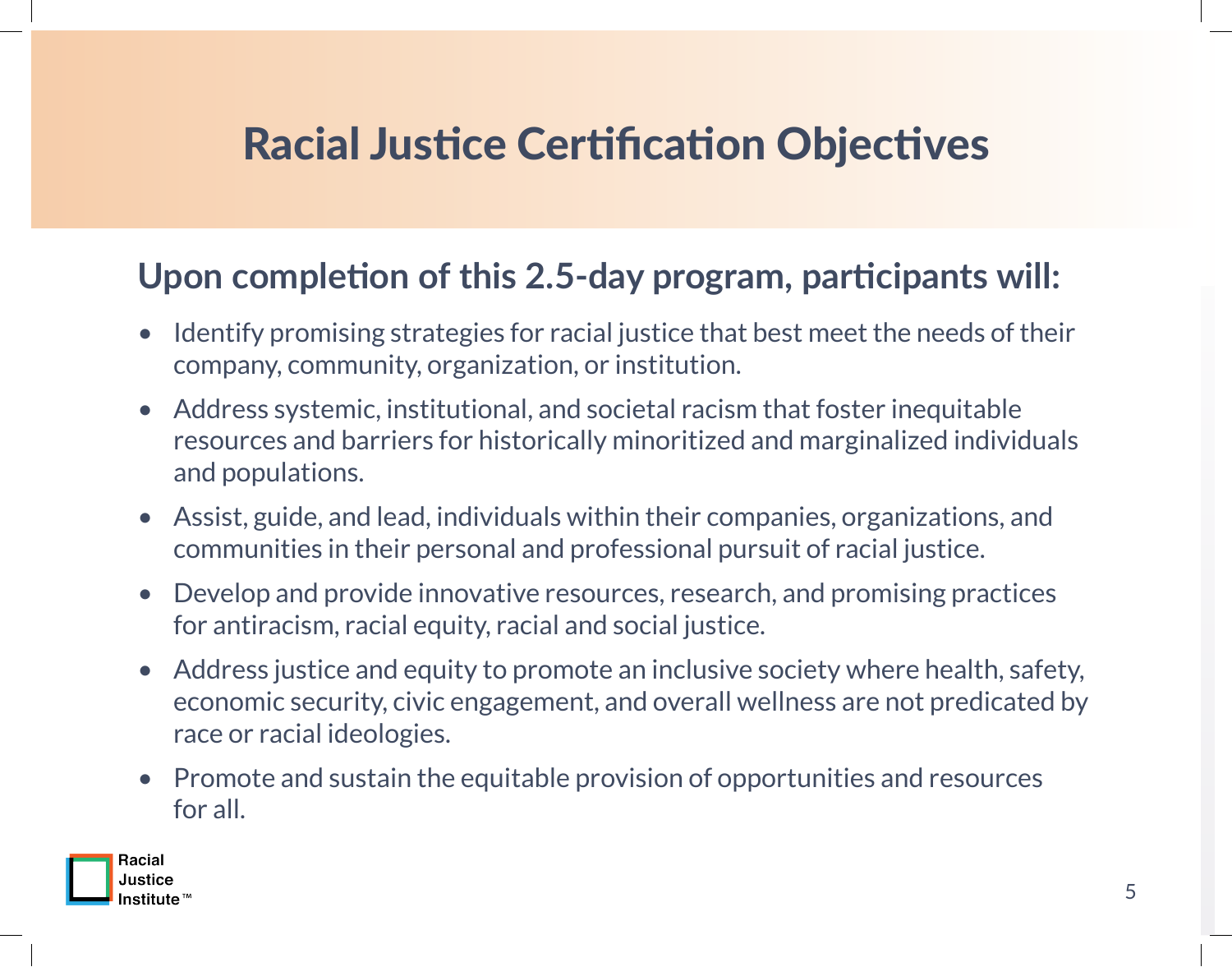# Racial Justice Certification Modules

- Module 1 Introduction to Racial Justice
- Module 2 The Framing and Reframing of Racial Justice
- Module 3 From Antiracism to Racial Justice
- Module 4 The Business Case for Racial Justice
- Module 5 The Racial Justice Logic Model
- Module 6 Becoming a Racial Justice Institution
- Module 7 Strategic and Sustainable Leadership
- Module 8 Building the Racial Justice Plan